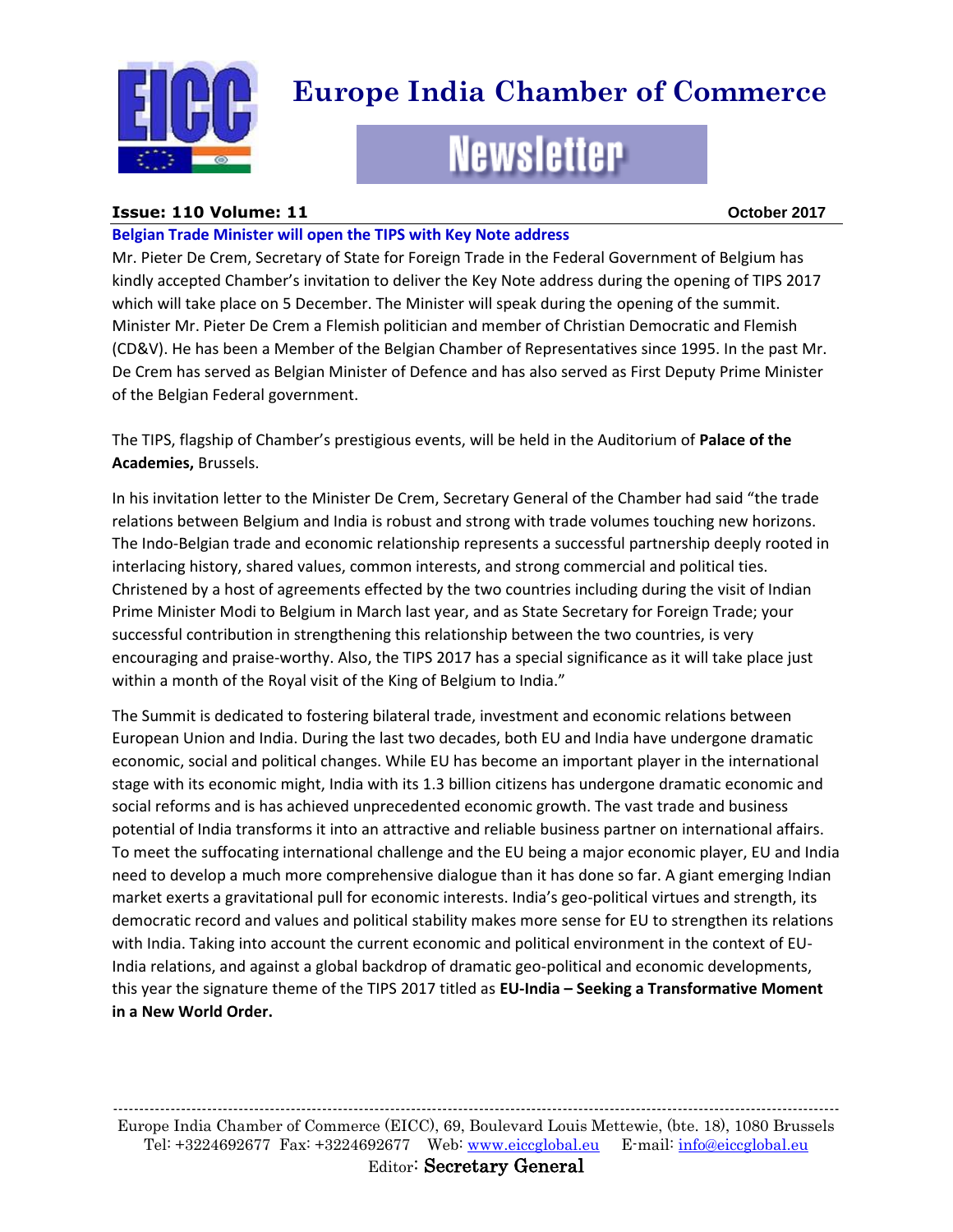Speakers during the opening of the Summit will share their vision and thoughts on the dynamics of the current state of EU-India relations and the challenges both EU and India face in the emerging economic, social and political developments.

One of the key attractions of the TIPS 2017 will be the launching of the book **"Dynamics of India - EU Relations: Building on Challenges and the Way Forward"** authored by Ambassador Ms. Bhaswati Mukherjee. Ms. Mukherjee has been a seasoned Indian diplomat and has served in Europe in various diplomatic capacities as India's envoy and has followed the changing dynamics and evolution of EU-India relations over last several years.

The Summit will make comprehensive overview on the strategic fundamentals of India-EU bilateral relationship in content and context and will suggest ways to give it a strategic dimension through a full spectrum of debate and inter-active discussions. In this sense, as business and leadership platform, the TIPS 2017 will bring together business and thought leaders, policy makers, regulators, representatives of the European Commission and trade and business bodies with an eye to create innovative ways to strengthen the existing trade and economic partnership between European Union and India.

#### **India, EU hold 14th summit talks in New Delhi**

EU - India Summit: strengthening our strategic partnership and moving forward with our common agenda, says joint statement.

The 14th Summit between the European Union and India was held on 6 October in New Delhi, marking 55 years of diplomatic relations between the world's two largest democracies.

The European Union was represented at the Summit by the President of the European Commission, Jean-Claude Juncker and the President of the European Council, Donald Tusk. India was represented by Prime Minister Narendra Modi. The High Representative for Foreign Affairs and Security Policy/Vice-President of the European Commission, Federica Mogherini also attended.

India and the European Union also held extensive discussions on bilateral, regional and international issues, including the Rohingya crisis and volatile situation in the Korean peninsula.

Prime Minister Narendra Modi met top leaders from the European Union to discuss measures to strengthen India's ties with the EU in key areas of trade and security in New Delhi. India and the EU have adopted a declaration to counter terrorism at the 14th India-EU summit. The Prime Minister met European Council President Donald Franciszek Tusk and European Commission President Jean-Claude Juncker but no major headway was given on the free trade pact which has been delayed for a long time.

India and the EU also held extensive discussions on bilateral, regional and international issues, including the Rohingya crisis and volatile situation in the Korean peninsula. Prime Minister Modi told reporters that the two sides have agreed to work in close cooperation against terrorism. "We have agreed to strengthen our security cooperation and work together against terrorism. We will not only further strengthen our bilateral cooperation on this issue, but will also increase our cooperation and coordination in multilateral fora," PTI quoted the Prime Minister as saying.

After the summit, India and the EU also inked three pacts which included one on an international solar alliance."We have adopted a joint declaration on counter-terrorism in which we agreed to counter

------------------------------------------------------------------------------------------------------------------------------------------ Europe India Chamber of Commerce (EICC), 69, Boulevard Louis Mettewie, (bte. 18), 1080 Brussels Tel+Fax: 3224692677, 02-8402800 Web : [www.eiccglobal.eu](http://www.eiccglobal.eu/) E-mail: [info@eiccglobal.eu](mailto:info@eiccglobal.eu) Editor: **Secretary General**

 $-2 -$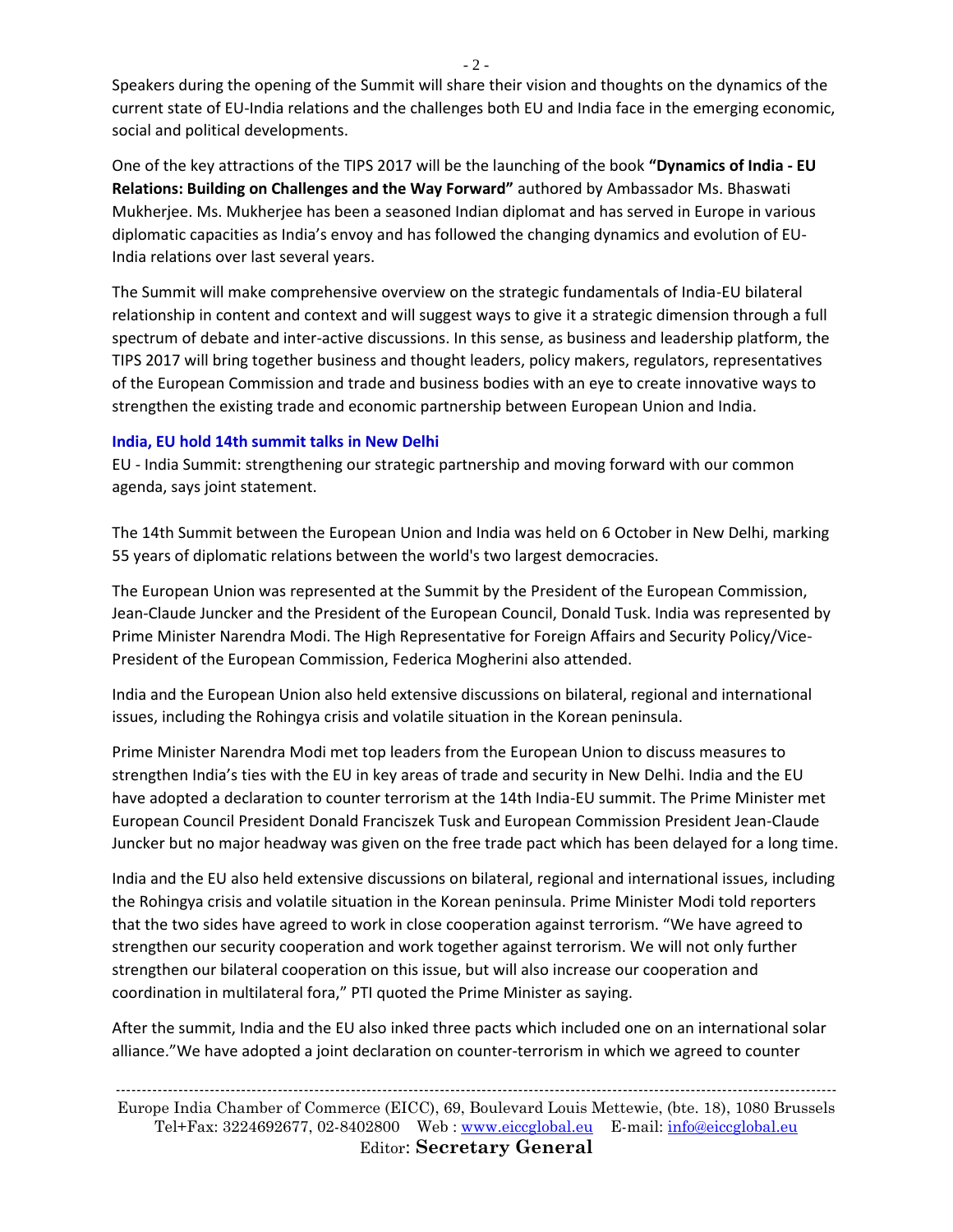violent extremism and radicalisation, particularly online, and to deal effectively with the threat by foreign terrorist fighters, terrorist financing and arms supply," PTI quoted European Council President Donald Franciszek Tusk as saying.

Taking note of the fact that the EU is the largest investor in India and also its largest trading partner, European Commission President Jean-Claude Juncker stated that the equation between Indian and the European Union will remain unchanged even as Britain has decided to exit the 28-nation bloc."It is the time for a Free Trade Agreement between India and the European Union. Once the conditions are right, and only when the conditions are right we resume (talks). Today's summit is an important step in the right direction," Juncker said.

Juncker also informed reporters that the chief negotiators from the two sides will sit together in the coming days to chart the way forward and that they should step up work to ensure the free flow of data. He also stressed on high standards of data protection since Indian IT companies offer their services to companies from the EU.

Asserting that the protection of data was a precondition for exchanging personal data freely and fully, Juncker said that Indian companies were specialised in offering back office services and IT services to IT firms in EU.

He asserted that data protection was a precondition for exchanging personal data freely and fully. Indian companies are specialised in offering back office services and IT services to IT companies in EU. " Many of these services and jobs that go with them depend on exchange of data. If India's standards of data protection are converging with those of the European Union, the European Union will be in a position to recognise the adequacy of India's goods" PTI quoted the European Commission President as saying.

The EU is India's largest regional trading partner with bilateral trade in goods at USD 88 billion in 2016. It also remains the largest destination for Indian exports and a key source of investment and technologies.

Ministry of External Affairs spokesperson said that India received around USD 83 billion of foreign direct investment from Europe during 2000-17, which constitutes approximately 24 per cent of total FDI inflows into the country during the period.

The two sides have been strategic partners since 2004 and held the 13th India-EU summit in Brussels last year during Prime Minister Modi's visit to Europe. However, the summit meeting had also failed at making any headway on the resumption of long-stalled negotiations for a free trade agreement.

India and the 28-nation bloc have also decided to boost cooperation on maritime security in the Indian Ocean and beyond which, according to Tusk, will lead to enhanced military cooperation between them. He also welcomed the resumption of tactical exercise in the Gulf of Aden between EU's Naval Force Atlanta and the Indian Navy.

The European Union and India have issued a Joint Summit Statement. Joint statements on combatting terrorism; on clean energy and climate change; and on smart and sustainable urbanisation were also adopted. Leaders also took stock of the implementation of the comprehensive EU-India Agenda for Action 2020, endorsed at last year's Summit.

------------------------------------------------------------------------------------------------------------------------------------------ Europe India Chamber of Commerce (EICC), 69, Boulevard Louis Mettewie, (bte. 18), 1080 Brussels Tel+Fax: 3224692677, 02-8402800 Web : [www.eiccglobal.eu](http://www.eiccglobal.eu/) E-mail: [info@eiccglobal.eu](mailto:info@eiccglobal.eu) Editor: **Secretary General**

- 3 -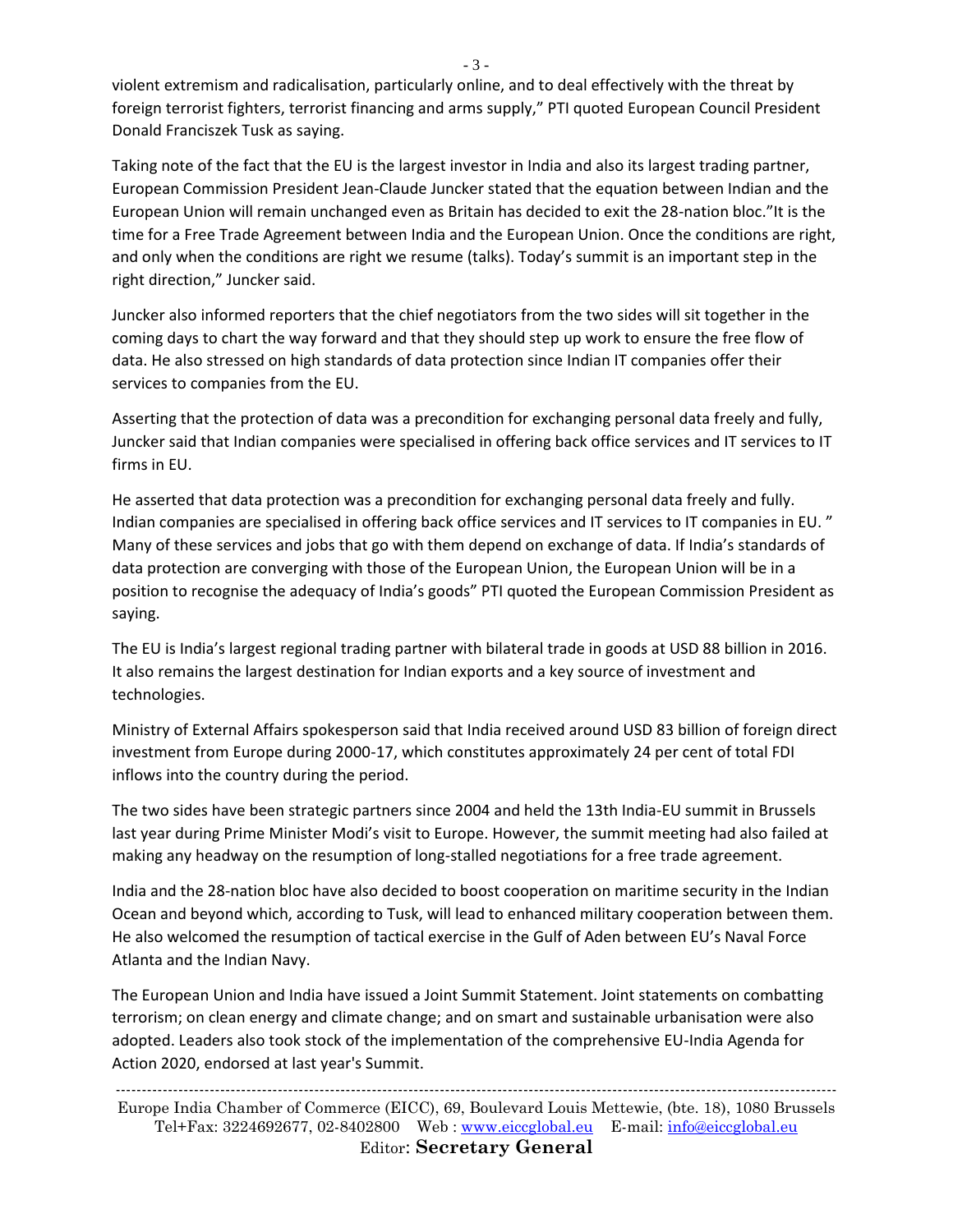"We are the world's two largest democracies. We are two of the world's biggest economies. We share the same values and the belief that freedom, equality, tolerance and the rule of law. Working together with a like-minded partner like India simply makes sense. It is natural", said the President of the European Commission, Jean-Claude Juncker."We agreed that we should take our trading relationship to the next level. It is high time for a Free Trade Agreement between India and the EU. Once the circumstances are right – and only once the circumstances are right – we will resume. Today's Summit is an important step in the right direction and after hearing Prime Minister Modi I am confident we can move forward. Our chief negotiators will next sit down in November to chart a way forward."

#### Partners for prosperity

Trade and investment represent important aspects of the EU-India strategic partnership. The EU is India's largest trading partner, whilst India is the EU's 9th largest partner. Trade in bilateral goods and services in 2016 amounted to over €100 billion. At the Summit, leaders expressed their shared commitment to strengthening the economic partnership between the EU and India and to achieving the full potential of this aspect of our relationship. There are efforts on both sides to re-engage actively towards a timely relaunch of the negotiations for a comprehensive and mutually-beneficial Free Trade Agreement. The leaders also reaffirmed the centrality of the World Trade Organisation (WTO) and the importance of enhancing free, fair and open trade for achieving sustainable growth and development. Both sides reiterated their commitment to work together with all Members of the WTO to make the 11th Ministerial Conference a success with concrete results.

Summit leaders welcomed the recent launch of the Investment Facilitation Mechanism for EU investments in India, which will facilitate and encourage EU investments by providing concrete on-thespot support to EU companies intending to invest there, in particular by providing procedural guidance.

## Partners in responsible development

Leaders adopted a Joint Statement on Clean Energy and Climate Change, demonstrating their shared responsibility and determination to take the lead in global efforts to mitigate and adapt to the effects of climate change. Both sides confirmed their commitments under the Paris Agreement and agreed to step up cooperation in the implementation of climate action commitments, green cooling, solar pumping, energy storage, electric mobility and renewables, in order to enhance implementation of the Agreement.

Cities across the European Union and India are engines of growth and innovation, but they are also home to many pressing economic, social and environmental challenges. The Joint Declaration on a Partnership for Smart and Sustainable Urbanisation adopted at the Summit sets out the priorities and objectives for enhanced cooperation between both sides in urban development over the years ahead. The Partnership will create new opportunities for cooperation between our respective local and regional authorities. It will build on the experience of the Urban Agenda for the EU and India's flagship Smart Cities Mission programme.

The Vice-President of the European Investment Bank (EIB), Andrew McDowell, confirmed the EIB's largest ever loan for investment in India. The €500 million new support for sustainable transport in India will be used to finance the construction of a new line and 96 new trains on the Bangalore Metro.

------------------------------------------------------------------------------------------------------------------------------------------ Europe India Chamber of Commerce (EICC), 69, Boulevard Louis Mettewie, (bte. 18), 1080 Brussels Tel+Fax: 3224692677, 02-8402800 Web : [www.eiccglobal.eu](http://www.eiccglobal.eu/) E-mail: [info@eiccglobal.eu](mailto:info@eiccglobal.eu) Editor: **Secretary General**

- 4 -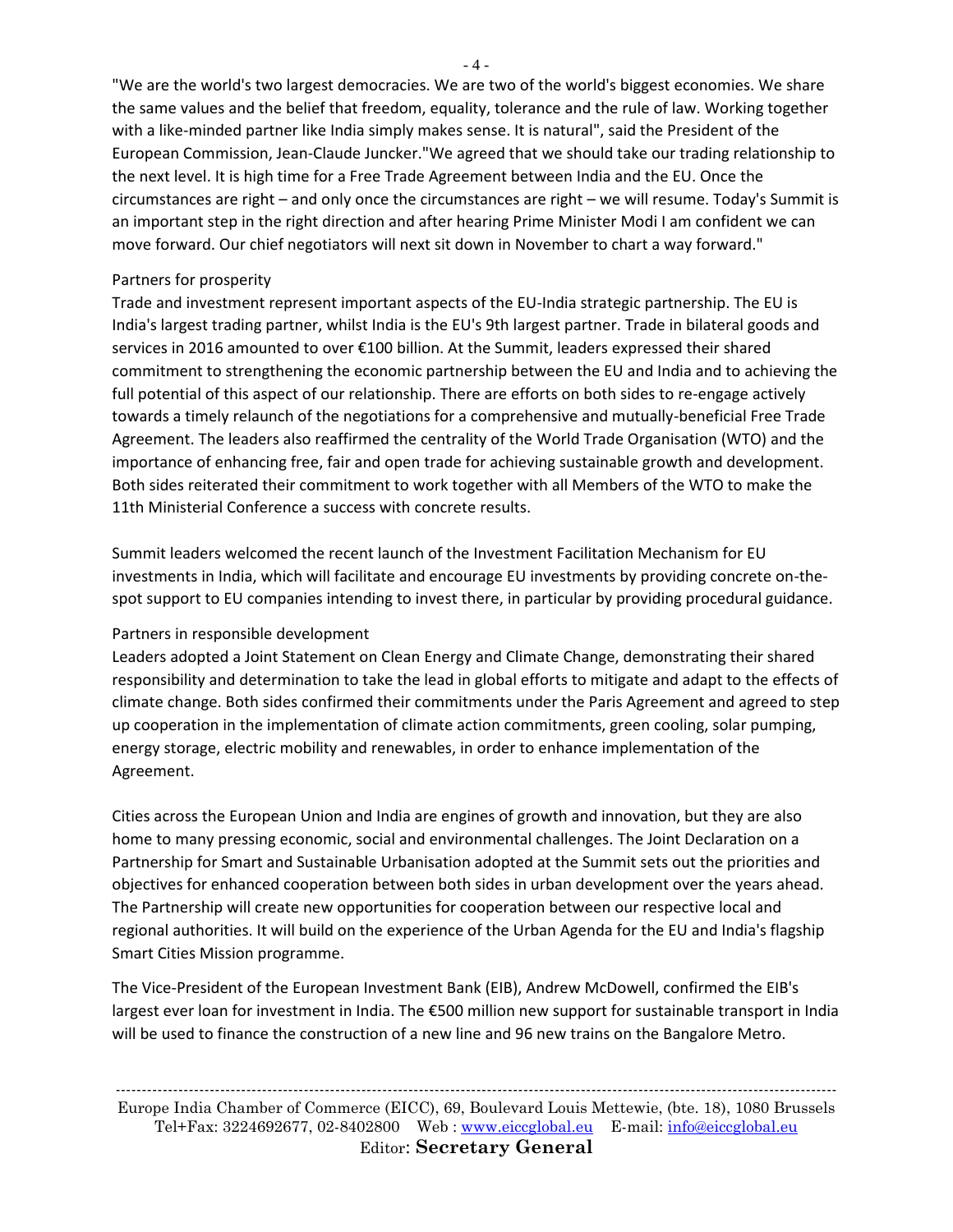Leaders committed to moving towards a more circular economic model that reduces primary resource consumption. The new G20 Resource Efficiency Dialogue will be used as a platform for close cooperation on the efficient and sustainable use of natural resources, developing strategies for this crucial economic transition and jointly promoting resource efficiency at a global level. Leaders also agreed to further intensify cooperation on addressing environmental challenges, in particular under the India-EU Water Partnership. The India EU Water Forum taking place on 11 October 2017 will set concrete steps for this engagement.

It was agreed at the Summit to give a fresh impetus to cooperation in research and innovation by launching a major flagship initiative of €30 million in water research. Both sides also agreed to scale up their cooperation in research and innovation by extending the EU-India co-funding mechanism to all areas of Indian interest across Horizon 2020 such as health, climate change, and energy, the latter in the framework of Mission Innovation. An Implementing Arrangement between the Commission and the Indian Science and Engineering Research Board (SERB) was signed with the aim of facilitating the collaboration of talented Indian researchers with European Research Council teams in Europe. Both sides confirmed the importance of concluding the Euratom-India Agreement on research and development cooperation in the peaceful uses of nuclear energy and agreed to work towards its rapid conclusion.

Leaders also welcomed the imminent operationalisation of the EU-India Horizontal Agreement on certain aspects of air services. The implementation of this agreement will restore legal certainty to our aviation relations with India, by bringing the bilateral air services agreements between India and EU Member States into conformity with EU law. As a result, India is now recognising the principle of EU designation of airlines which will allow EU carriers to fly to India from any Member State with which India has a bilateral agreement.

Leaders also expressed their shared commitment to strengthen cooperation on migration and refugees, including under the United Nations process towards adopting Global Compacts for Safe, Orderly and Regular Migration and on Refugees. Both sides agreed to further enhance joint efforts towards the implementation of the EU-India Common Agenda on Migration and Mobility (CAMM).

#### Partners for global peace and security

As staunch supporters of multilateralism and the rules-based global order, the European Union and India share a common vision of key global and regional challenges. At the Summit, leaders addressed a number of pressing situations in the EU's and India's immediate neighbourhoods, as well as further afield. This included prospects for peace in Afghanistan, the situations in the Korean Peninsula, Myanmar, and eastern Ukraine, as well as Iran, Syria and the Middle East Peace Process. Leaders also discussed the potential for increased cooperation between the EU and India in the Indian Ocean and Africa.

Leaders adopted a Joint Statement on combatting terrorism, marking another step up in the common fight against terrorism. Considerable progress has been made in recent months, including through the regular counter-terrorism dialogue, and the joint statement aims to enhance cooperation in the prevention and countering of terrorism, violent extremism and radicalisation, the disruption of the recruitment of Foreign Terrorist Fighters, sources of terrorist financing, and the supply of arms to terrorists.

------------------------------------------------------------------------------------------------------------------------------------------ Europe India Chamber of Commerce (EICC), 69, Boulevard Louis Mettewie, (bte. 18), 1080 Brussels Tel+Fax: 3224692677, 02-8402800 Web : [www.eiccglobal.eu](http://www.eiccglobal.eu/) E-mail: [info@eiccglobal.eu](mailto:info@eiccglobal.eu) Editor: **Secretary General**

- 5 -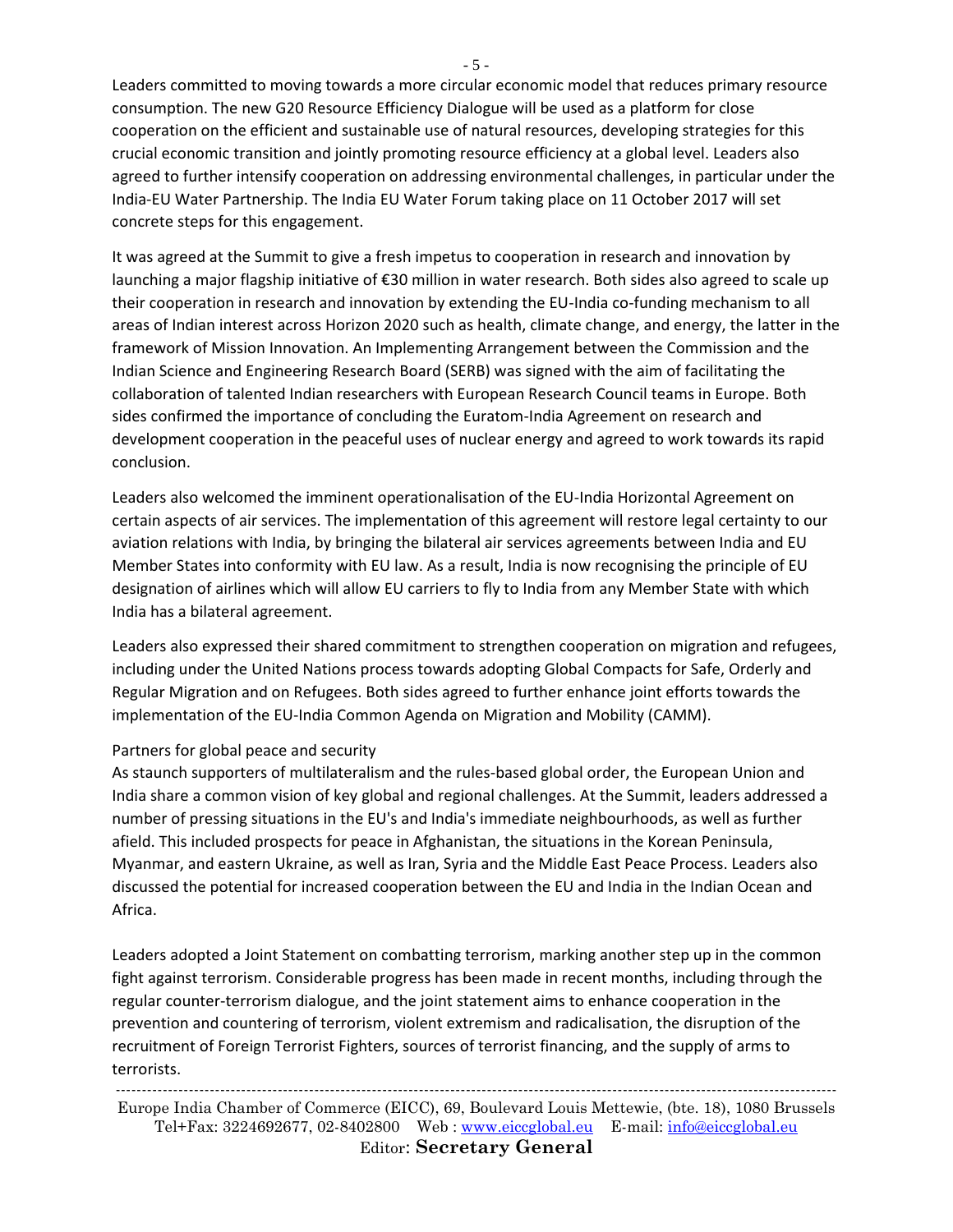On 4 October, the Italian Flagship and Headquarters of the EU's Naval Force Operation Atalanta, ITS Fasan, conducted joint manoeuvres with the Indian Navy vessel INS Trishul off the coast of Somalia, which represents the first ever joint EU-India naval exercise. At the Summit, leaders agreed to continue such exercises and to expand cooperation in the area of maritime security.

Ahead of the 5th Global Conference on Cyberspace, which will be held in New Delhi on 23-24 November 2017, leaders expressed their intention to deepen cooperation in the area of cybersecurity, while staying committed to an open, free, secure, stable, peaceful and accessible cyberspace, enabling economic growth and innovation.

It is learnt that the  $14^{th}$  EU-India Summit has had positive impact on the stalled free trade negotiations. It is reported that negotiators from both side will meet on November 13-14 in New Delhi to look into the issues that has had negative impact on the negotiations. It appears that both sides are keen to touch upon all issues with open mind that has the potential to derail the negotiations and find a way – even a transitional - to conclude the negotiations. Both sides are keen to "defreeze" the negotiations and let us be hopeful.

#### **World Bank chief hails PM Modi's reforms; says GDP blip is transient**

Amidst widespread criticism within the country from the opposition parties and from even within his own party BJP for the country's falling economic growth rate, Prime Minister Narendra Modi has found support from none other than World bank president Jim Yong Kim.

The World Bank chief instead hailed PM Modi's economic reforms, calling them 'significant' and lauded the introduction of the goods and services tax, although he lamented the inordinate delay in implementing the new indirect tax regime.

Kim went on to highlight the importance of the reforms in the long run. "The reform process has been significant. We think that certainly in the medium and long term, the growth will reflect the seriousness of Prime Minister Modi's government in making those reforms," he said.

"The reform process has been significant," Kim told reporters at the beginning of the annual meeting of the International Monetary Fund (IMF) and the World Bank in Washington.

"We think that certainly in the medium and long term, the growth will reflect the seriousness of Prime Minister Modi's government in making those reforms," added Kim.

Kim acknowledged the government's work while responding to a question hrom the Hindu Business line's Surabhi on the recent economic slowdown in India.

The questioner had sought Kim's reaffirmation of his optimism about the Indian economy at a time when GDP growth had fallen to levels around 5.7 per cent, private investments have fallen and the World Bank itself reduced India's growth forecast for 2017 and '18.

''I think that the point that I was making is that our team feels that the slowdown has been the result of waiting for the passage of the goods and services tax. But the goods and services tax, we have to understand, is something that India has been talking for a long time, well before Prime Minister Modi took power. The goods and services tax is going to stop things like trucks being stalled for such a long time in transporting things through India because at every border they have to stop and go through a

------------------------------------------------------------------------------------------------------------------------------------------ Europe India Chamber of Commerce (EICC), 69, Boulevard Louis Mettewie, (bte. 18), 1080 Brussels Tel+Fax: 3224692677, 02-8402800 Web : [www.eiccglobal.eu](http://www.eiccglobal.eu/) E-mail: [info@eiccglobal.eu](mailto:info@eiccglobal.eu) Editor: **Secretary General**

- 6 -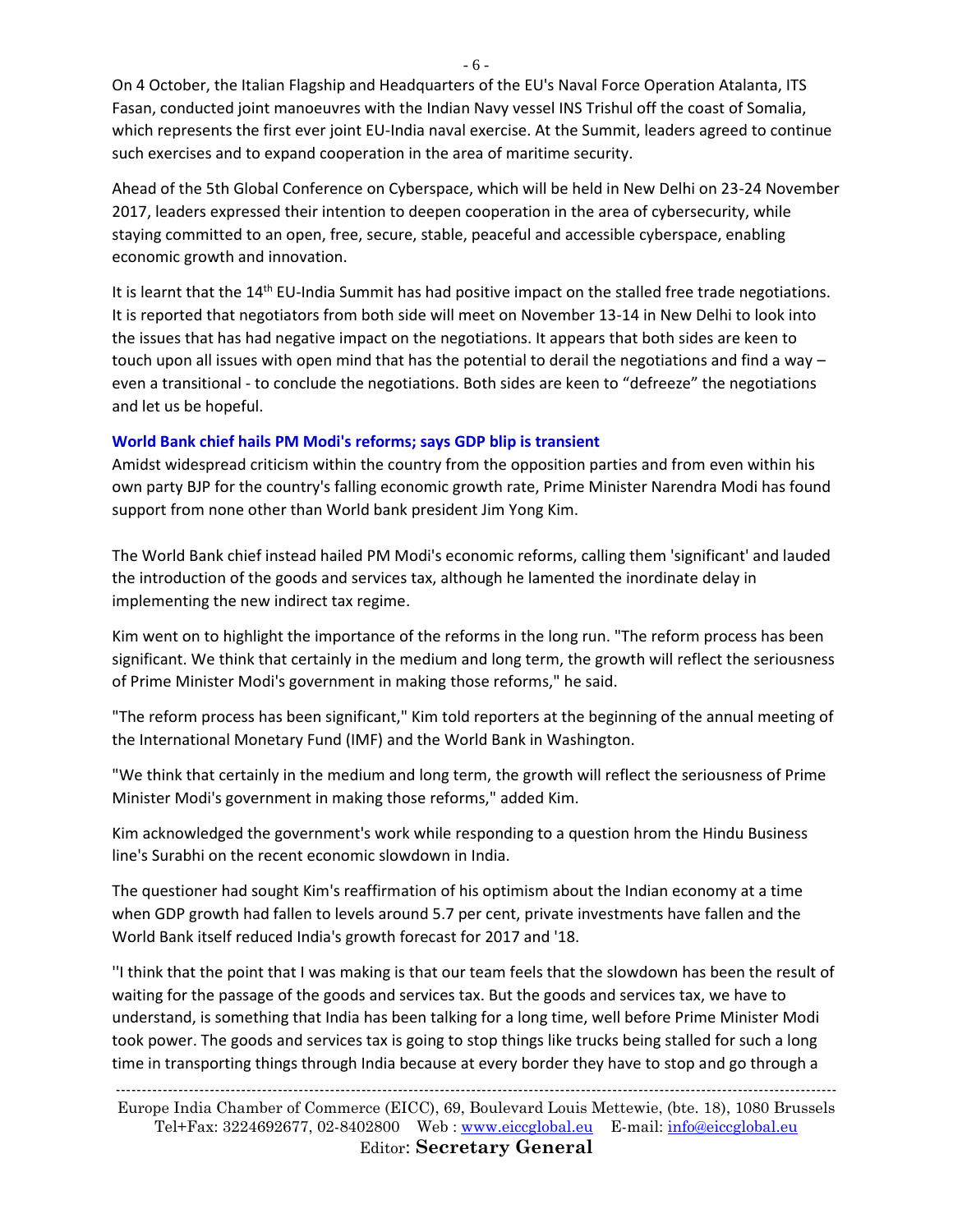complicated tax payment process. The goods and services tax will be very good for Indian growth, but for now, the sense is that companies are waiting until that passes before really making investments and taking action. So, our sense is that this is temporary.

''Prime Minister Modi took a very different approach to our Doing Business report. His approach was: we are going to move up quickly and we're going to do the things that we need to do to reform the business environment. And the actions that he's taken are really quite substantial. So, we'll wait to see what happens on the Doing Business report this year, but we've been very encouraged with the reforms that he has already taken. Now he's know that there are more to do. I won't be specific about them because they have prioritised them for the government, but the reform process has been significant and we think that certainly in the medium and long term, the growth will reflect the seriousness of Prime Minister Modi's government in making those reforms'' Kim said.

While the Reserve Bank of India (RBI) has predicted 7.7 per cent growth in the coming quarters, both the World Bank and the IMF have downgraded India's growth projections.

On Wednesday, the World Bank stated that India's GDP may slow down from 8.6 per cent in 2015 to 7 per cent in 2017 because of disruptions by demonetisation and the GST, the IMF has forecast India's growth projection to be 6.7 per cent in 2017.

#### **India likely to be 3rd largest economy by 2028: HSBC report**

India needs to broaden its specialisation beyond just IT in business and cricket in sports if it wants to run harder and fly higher the report mentioned.

India is likely to overtake Japan and Germany to become the third largest economy in the next 10 years but needs to be consistent in reforms and focus more on the social sector, British brokerage HSBC has said.

Social capital is "insufficient" in the country and spending on aspects like health and education "is not just desirable for its (India's) own sake, but is also central to economic growth and political stability", it said.

India also needs a lot of focus on ease of doing business and related aspects like contract enforcements.

"In over the next ten years, India will likely surpass Germany and Japan to become the world's third largest economy in nominal USD and the transition will happen even more quickly on a PPP (purchasing power parity) basis," its economists said in a note.

Demographics and macro stability were pointed out as key strengths for the country by the brokerage.

Its estimates show India will be a USD 7 trillion economy in 2028, as compared to less than USD 6 trillion and USD 5 trillion for Germany and Japan, respectively.

Presently, India's GDP is around USD 2.3 trillion (fiscal 2016-17). It stands at the fifth spot in global rankings.

The brokerage said the growth rate, which will be lower in FY18 as compared to the year-ago's 7.1 per cent due to the introduction of Goods and Services Tax (GST), will recover from next year in a sustainable fashion.

------------------------------------------------------------------------------------------------------------------------------------------ Europe India Chamber of Commerce (EICC), 69, Boulevard Louis Mettewie, (bte. 18), 1080 Brussels Tel+Fax: 3224692677, 02-8402800 Web : [www.eiccglobal.eu](http://www.eiccglobal.eu/) E-mail: [info@eiccglobal.eu](mailto:info@eiccglobal.eu) Editor: **Secretary General**

- 7 -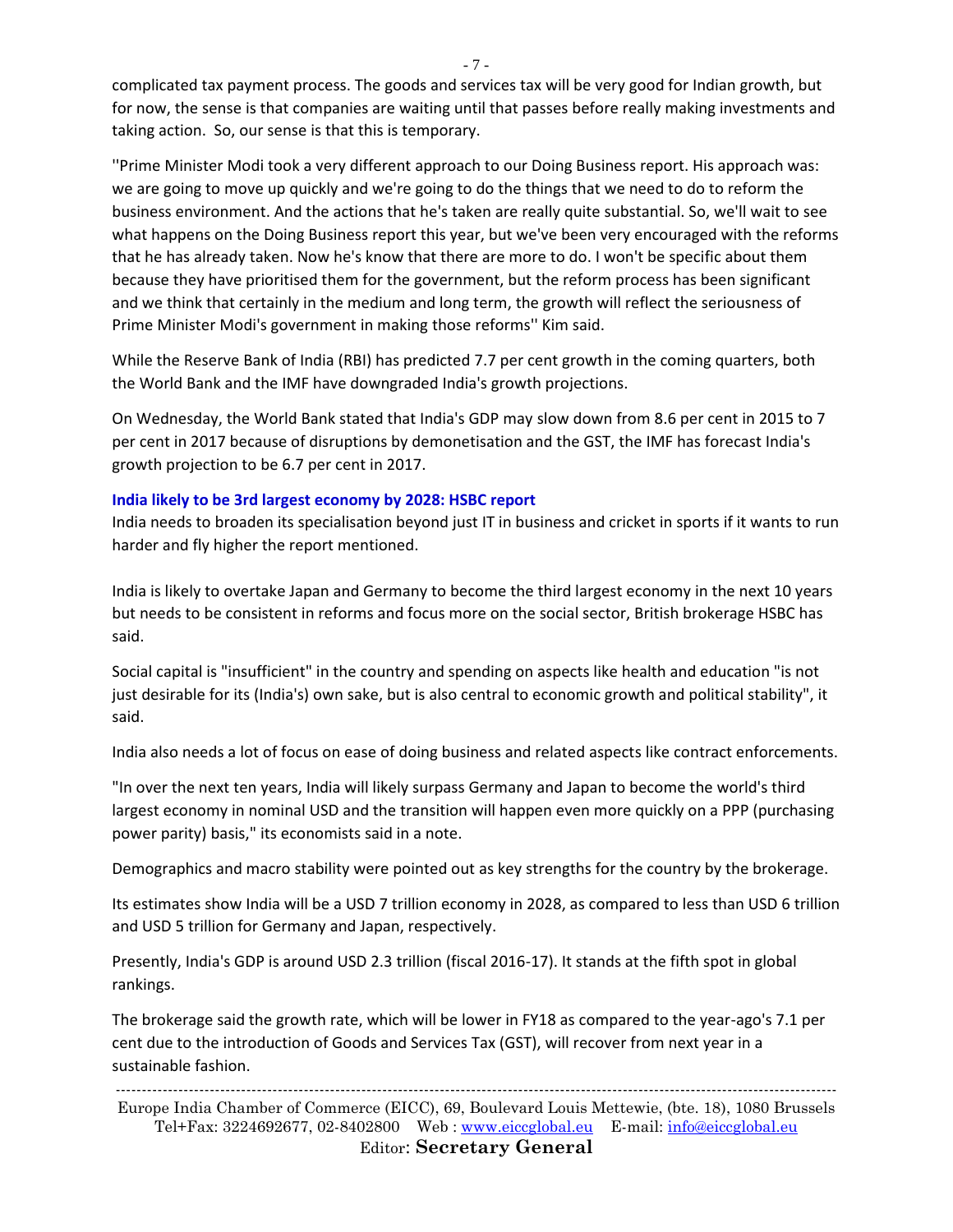- 8 -

It also made a case against "stray reforms", terming them as "harmful".

"There are limits to one-off reforms. India needs to create an ecosystem of continuous change," it said.

Citing the case of GST, it said the informal enterprises that create a bulk of jobs in the country may respond to higher taxation by shutting shop or laying off workmen.

With concerns being raised about jobless growth, it said the e-commerce sector will create 12 million jobs over the next decade, which is half of the 24 million shortfall.

Another avenue of job creation can be the social sector, where a lot of work needs to be done on health and education fronts, it said.

India will continue to be a services oriented economy but needs to pay extra attention on manufacturing and farm sectors as well, it said, adding that it would be desirable to maintain the contribution of manufacturing, agriculture and services at the current levels.

The Indian story will be different from the export- oriented one of China's, it said, pointing out that domestic consumption with over 550 million consumers will be the standout factor.

Apart from services, other hallmarks of the India story over the next decade will be higher investment and capital goods flows as its focus on manufacturing increases, Indian consumers forcing foreign brands to turn 'glocal' and a two- way human capital footprint that will see many skilled people travelling overseas, it said.

"It (India) needs to broaden its specialisation (beyond just IT in business and cricket in sports) if it wants to run harder and fly higher," it said.

#### **BRICS to enhance trade and investment cooperation**

The five countries that form the BRICS grouping – Brazil, Russia, India, China and South Africa – have agreed to improve and broaden trade and investment cooperation mechanism and scope, with a view to enhancing economic complementarity and diversification in BRICS countries.

The decision is in line with the cooperative frameworks, roadmaps and outlines for trade and investment facilitation and connectivity and enhanced policy sharing, information exchange, capacity building, through enhanced joint efforts on trade and investment facilitation, trade in services, ecommerce, IPR (in synergy with the cooperation activities among BRICS IP authorities), economic and technical cooperation, SMEs and women economic empowerment set at the 7th BRICS trade ministers meeting.

Towards this, it is proposed to set up a BRICS E-Port Network that will operate on a voluntary basis and the establishment of the BRICS E-commerce Working Group.

China will host an International Import Expo in 2018 and participating business communities in the BRICS countries.

Besides the countries proposed to enhance financial cooperation to better serve the real economy and meet the development needs of BRICS countries.

------------------------------------------------------------------------------------------------------------------------------------------ Europe India Chamber of Commerce (EICC), 69, Boulevard Louis Mettewie, (bte. 18), 1080 Brussels Tel+Fax: 3224692677, 02-8402800 Web : [www.eiccglobal.eu](http://www.eiccglobal.eu/) E-mail: [info@eiccglobal.eu](mailto:info@eiccglobal.eu) Editor: **Secretary General**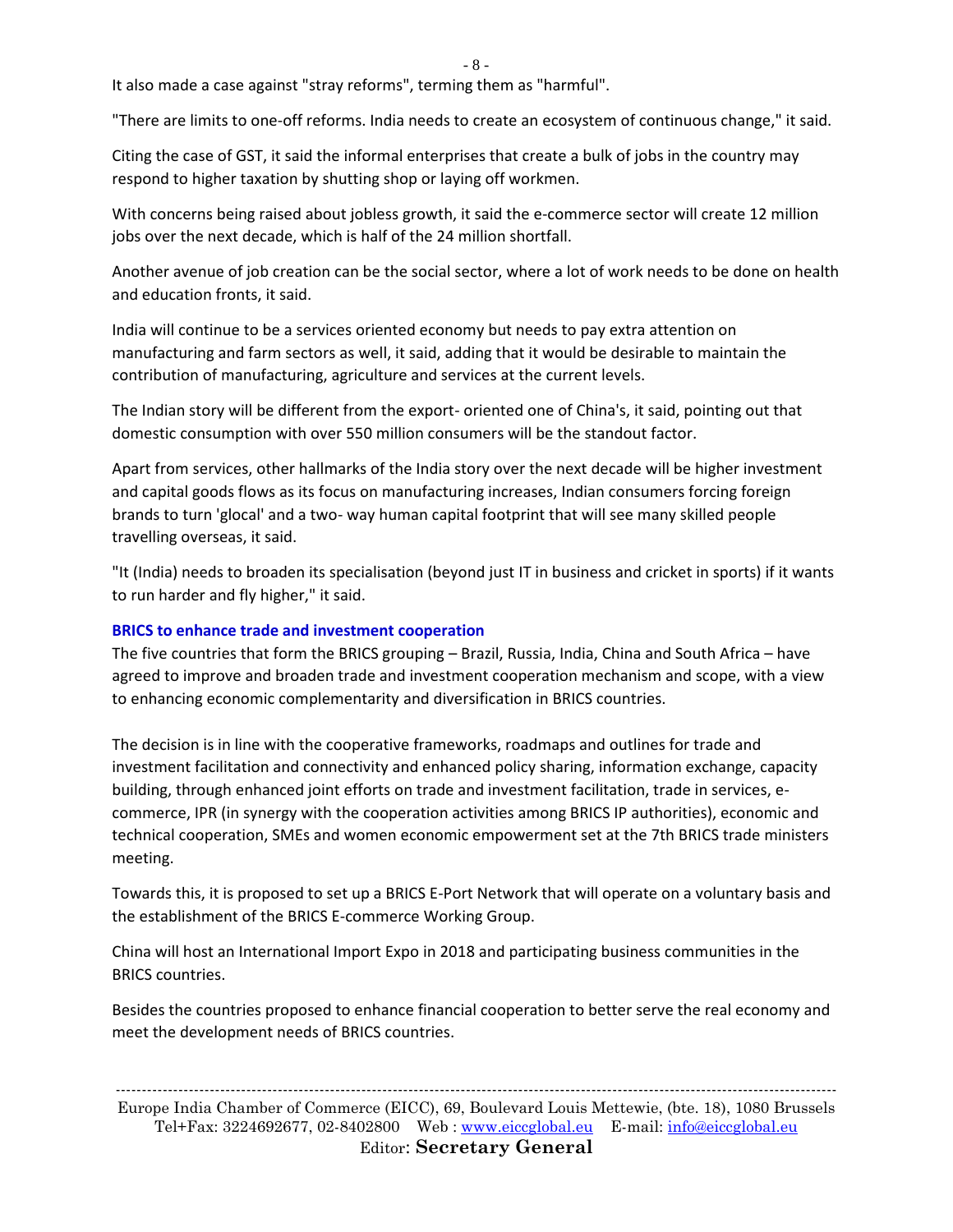Towards this, the BRICS finance ministers and central bank governors have formalised a framework on cooperation on public private partnerships (PPP), including through PPP experience exchange and application of the BRICS Good Practices on PPP frameworks.

The countries also proposed better financial market integration among BRICS through promoting the network of financial institutions and the coverage of financial services within BRICS countries, subject to each country's existing regulatory framework and WTO obligations to serve the demand arising from rapid growth of trade and investment among the countries.

Towards this, the countries propose to promote the development of BRICS Local Currency Bond Markets and jointly establish a BRICS Local Currency Bond Fund, as a means of contribution to the capital sustainability of financing in BRICS countries, boosting the development of BRICS domestic and regional bond markets, including by increasing foreign private sector participation, and enhancing financial resilience of BRICS countries.

BRICS countries have committed to further strengthen cooperation among themselves by energising practical cooperation to boost development of BRICS countries and, inter alia, promote exchanges of good practices and experiences on development, and facilitate market inter-linkages as well as infrastructure and financial integration to achieve interconnected development.

The countries also said they would strive towards broad partnerships with emerging market developing countries (EMDCs), and in this context, pursue equal-footed and flexible practices and initiatives for dialogue and cooperation with non-BRICS countries, including through BRICS Plus cooperation.

''We will enhance communication and coordination in improving global economic governance to foster a more just and equitable international economic order. We will work towards enhancement of the voice and representation of BRICS countries and EMDCs in global economic governance and promote an open, inclusive and balanced economic globalisation, thus contributing towards development of EMDCs and providing strong impetus to redressing North-South development imbalances and promoting global growth.

''We will emphasise fairness and justice to safeguard international and regional peace and stability. We will stand firm in upholding a fair and equitable international order based on the central role of the United Nations, the purposes and principles enshrined in the Charter of the United Nations and respect for international law, promoting democracy and the rule of law in

international relations, and making joint efforts to address common traditional and non-traditional security challenges, so as to build a brighter shared future for the global community,'' the declaration states.

The declaration noted that against the backdrop of more solid global economic growth, enhanced resilience and emerging new drivers, BRICS countries continue to play an important role as engines of global growth.

While the uncertainties and downside risks to global growth persist, the BRICS countries called for greater vigilance in guarding against inward-looking policies and tendencies that are weighing on global growth prospects and market confidence.

- 9 -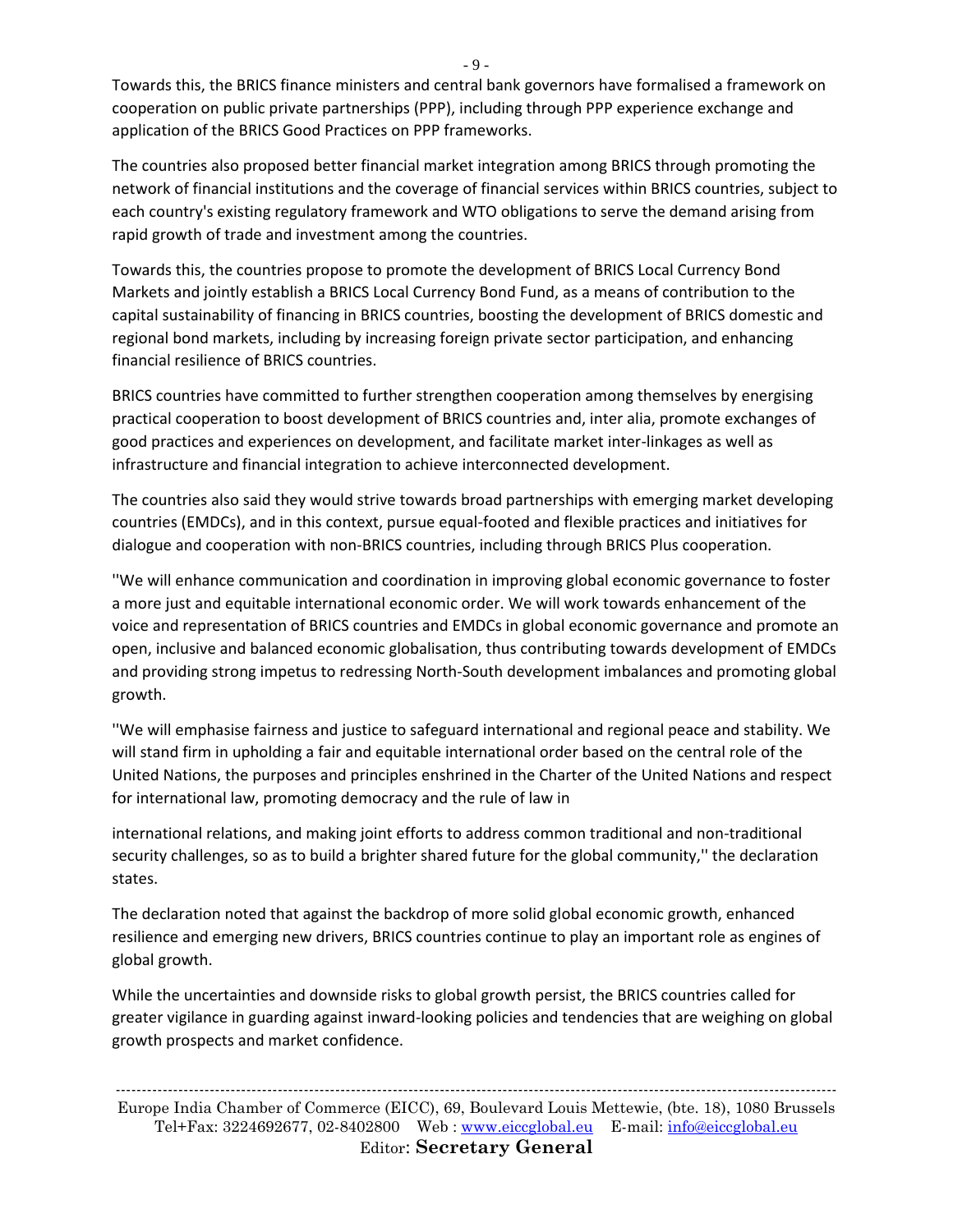The strategy for BRICS economic partnership and initiatives related to its priority areas such as trade and investment, manufacturing and minerals processing, infrastructure connectivity, financial integration, science, technology and innovation, and information and communication technology (ICT) cooperation, among others, remains the foundation for practical cooperation, it said.

''We commit to use all policy tools - fiscal, monetary and structural - and adopt innovation-driven development strategies to enhance resilience and potentials of our economies, so as to contribute to strong, sustainable, balanced and inclusive global growth,'' it said.

#### **Automation to eat away one third of low skill jobs by 2022**

Almost one-third of 'low-skilled' jobs, about 7 lakh, will be lost on account of automation in Indian IT by 2022 says US-based research firm HfS Research.

However, the report also predicts the number of 'medium-skilled' and 'high-skilled' jobs to go up by 1 lakh and 1.9 lakh, respectively. Worldwide, HfS Research said that by 2022, the IT industry would see a net decrease of 7.5% in headcount with countries like the US, UK and India taking a hit.

The report shows a marginal uptake of IT jobs in Philippines.

The research firm cites the aggressive uptake of RPA (Robotic Process Automation) and AI as the primary reasons for the reduction in headcount. It adds that RPA is merely accelerating the elimination of rote jobs while increasing the need of high-skilled jobs by 57%.

While "companies are taking time to build the impact of RPA into service contracts ... Time is on our side to manage the transition and train staff for the future," the report said."The next fives years we can manage, it's the five after that when the impact on labor becomes much more challenging."

The firm has increased the predicted low-skilled job loss numbers from 6.4 lakh at the end of 2021 in a report published last year to 7 lakhs by 2022 in the latest report. In this scenario, the report predicts that 20% of the total workforce needs to be re-skilled to be employable.

## **World economies ill-prepared for automation, robotisation: WEF**

Economies across the world are "ill-prepared" for the next wave of "automation and robotisation" and remain at risk of further shocks, according to the World Economic Forum's latest global competitiveness report.

The Switzerland-based WEF's 2017 Global Competitiveness Index, published, assesses countries' productivity and prosperity based on various factors, including its institutions, infrastructure, education, innovation and labour market efficiency, among others. It showed a sharp divide between major global economies.

"Ten years on from the global financial crisis, the prospects for a sustained economic recovery remain at risk due to a widespread failure on the part of leaders and policy-makers to put in place reforms necessary to underpin competitiveness and bring about much-needed increases in productivity," WEF stated of its findings.

In 2017, the report found that Switzerland retained the top spot as the most competitive economy, closely followed by the US and Singapore. Also in the top 10 were the Netherlands in fourth place,

------------------------------------------------------------------------------------------------------------------------------------------ Europe India Chamber of Commerce (EICC), 69, Boulevard Louis Mettewie, (bte. 18), 1080 Brussels Tel+Fax: 3224692677, 02-8402800 Web : [www.eiccglobal.eu](http://www.eiccglobal.eu/) E-mail: [info@eiccglobal.eu](mailto:info@eiccglobal.eu) Editor: **Secretary General**

 $-10-$